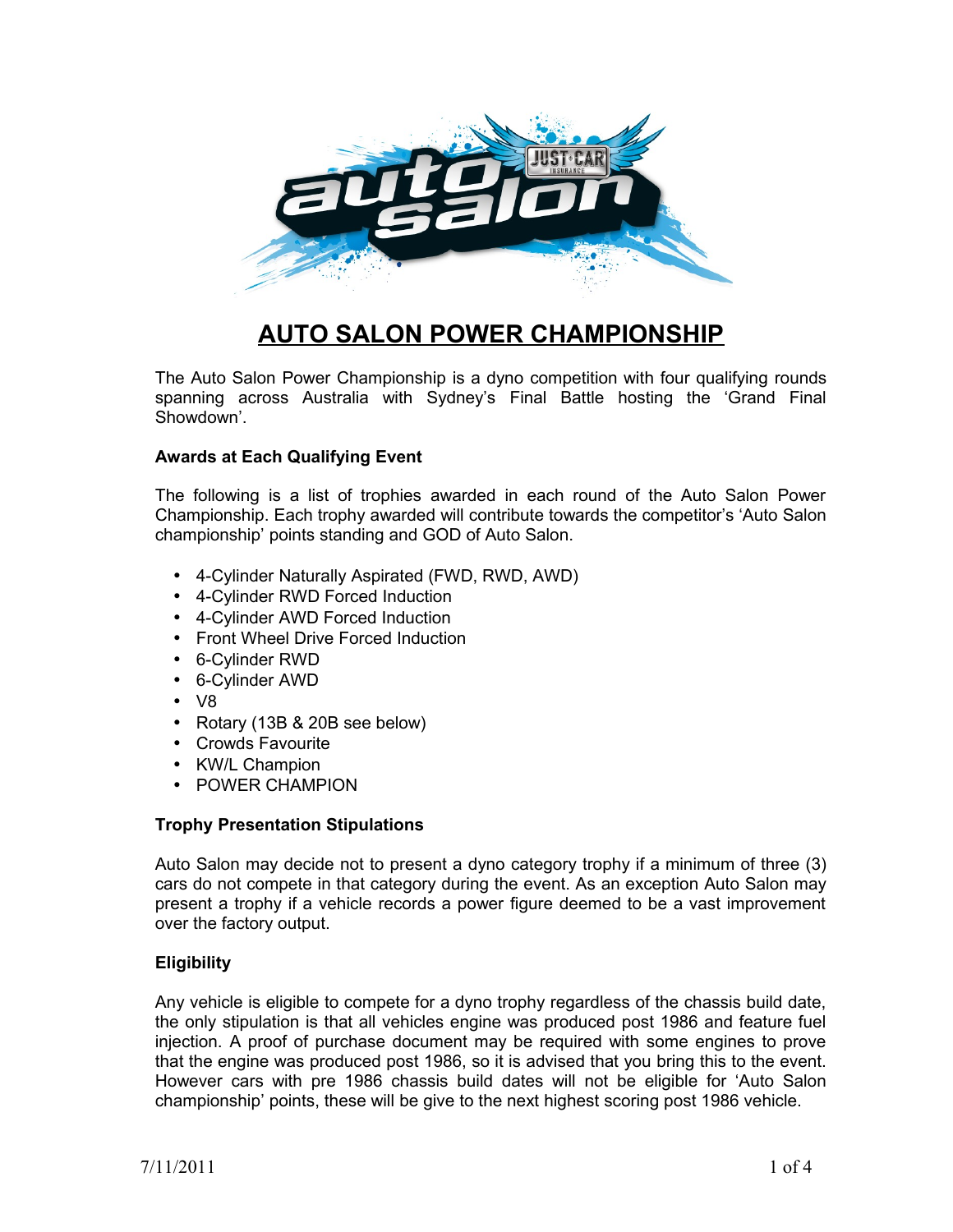# **Rotary Class**

Rotary class is judged slightly different than the others. The Rotary trophy is based on a kilowatts-per-litre (kW/L) calculation, in order to have an even playing field for all rotary powered vehicles. Within Auto Salon's Power Championship rules a 13B is calculated at a 2.6-litre engine capacity and a 20B is calculated a 3.9-litres.

E.g. A 13B powered vehicle registering 300 kW would have a trophy score of 115.4 kW/L with a 20B registering 400 kW would receive a trophy score of 102.6 kW/L making the 13B powered vehicle the Rotary Class winner.

However Auto Salon will record individual records for both 13B and 20B engines, with both being eligible to be broken at any Auto Salon event however as stated above, there will only be one trophy for the Rotary Category.

# **6-Cylinder Classes**

6-Cylinder vehicles are required to run in one of two classes, rear wheel drive or all wheel drive. If for example you have a R34 Nissan Skyline GT-R and wish to compete in the rear wheel drive categories you must prove to the Power Championship coordinator that the necessary modifications have been completed so that the vehicle can not be returned to all wheel drive mode with out extensive modifications. Otherwise you will be required to compete within the 6-Cylinder all wheel drive class.

However the same vehicle can run in rear wheel drive mode to compete for the Power Champion trophy and Outright Power Record. The vehicle must be re-entered on a separate dyno entry form and must appear a second time at the dyno and complete the necessary runs in rear wheel drive mode only. This figure will not be valid for the 6- Cylinder rear wheel drive dyno record only Outright Power Award.

# **Guidelines**

• Cars do not have to be street registered but must been built off of the standard chassis formation as per manufacturer. No use of tube frame chassis' are permitted, this includes but is not limited to;

- o Full tubs are not permitted,
- o Quarter, three quarter and full chassis cars are not permitted,
- o Slicks are not permitted on dyno,
- An exhaust system must be fitted to the car.

o Mufflers and catalytic converters do not have to be fitted but the front section of the exhaust must be fitted

- o Open headers are not permitted on naturally aspirated cars
- o Screamer pipes off the waste gate are allowed.

• All carbon based fuels are permitted but Alcohol based fuels such as methanol, alcohol and nitro methane are not permitted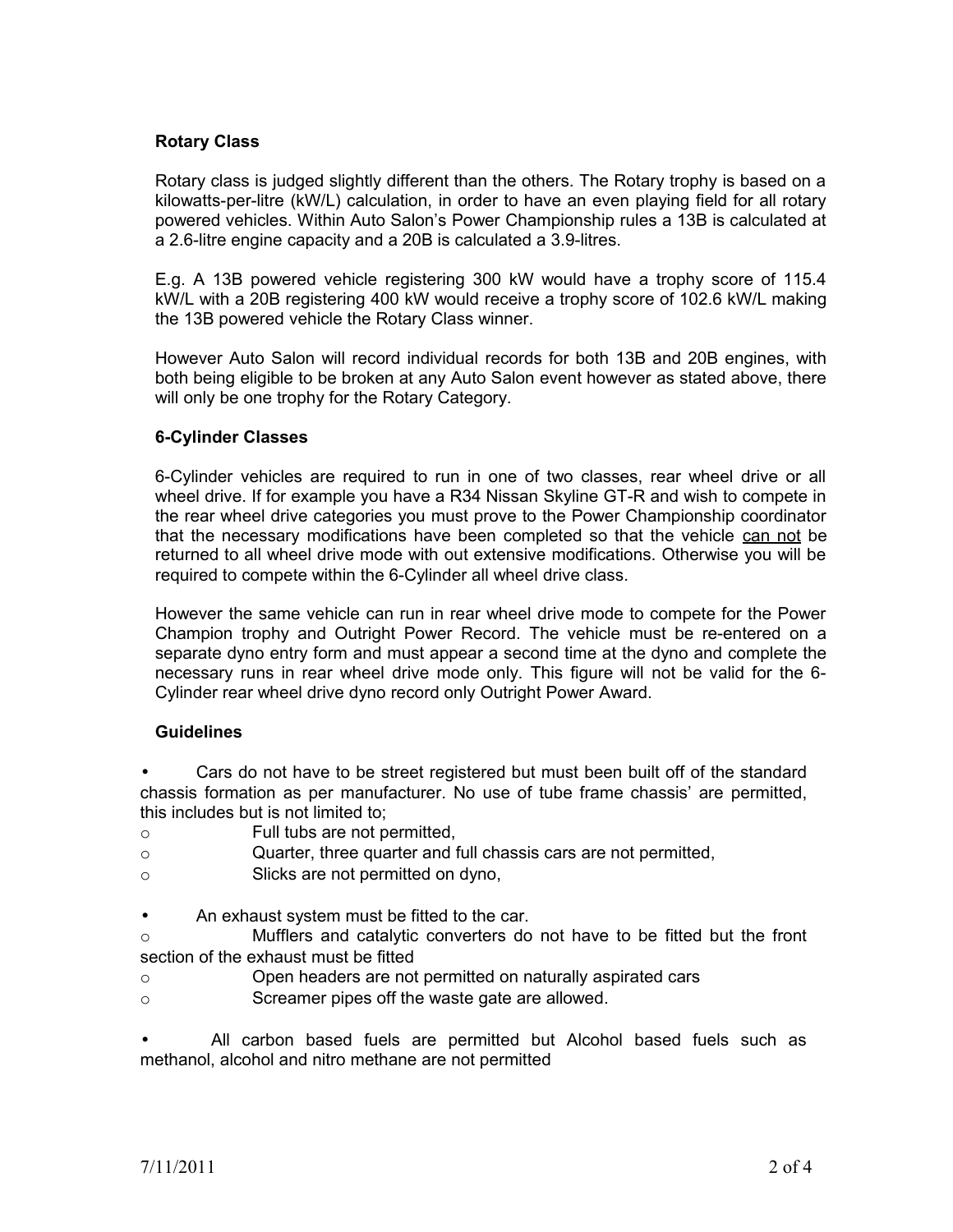• All vehicles must have their bonnets closed and locked during each dyno run. Between each run entrants are permitted to have their bonnet open for a maximum of two **(2)** minutes for the engine to cool.

• Only the owner and two support staff are allowed within the dyno area whilst the car is on the dyno. Competitors that are seen to have more than two support staff within the dyno may be disqualified from the event. Competitors are only permitted to be in the dyno cell whilst their own car is running.

The spraying of Nitrous oxide into any part within the engine bay is not permitted at any time. Nitrous oxide may be sprayed onto the intercooler from the outside of vehicle, but the bonnet must be shut and locked and must be before the dyno run has started. If an entrant is caught spraying nitrous oxide onto any part within the engine bay or onto the intercooler after the dyno run has started the run will not count and may lead to disqualification from the event.

• A re-run due to wheel spin or a fault with the dyno will be at the dyno operator's discretion.

• The use of a laptop or aftermarket management hand controller to monitor the car and make fine adjustments, such as boost and fuel trim, between runs is allowed however competitors are only allowed **2 minutes** between runs while the car is running to make adjustments.

• The tuning of a vehicle is **not permitted** and no static load will be placed on the car to test a tune.

• Competitors are allowed up to 5 minutes to make any minor repairs as long as the car is turned off and no one is inside the vehicle.

• Cars are **not allowed** to leave the venue during the weekend.

• Repair work on the vehicle can only be performed on the vehicle while it is outside in the loading dock area and time constraints will be enforced.

• A pit area will be allocated at each venue.

• Permission and time spots for moving cars into the pit area will be at the Power Championship Coordinator's discretion.

All rules and guidelines are enforced and regulated by the Power Championship Coordinator.

# **Competition Details**

• Competitors In the dyno championship must enter during the allocated time slot each day during each show.